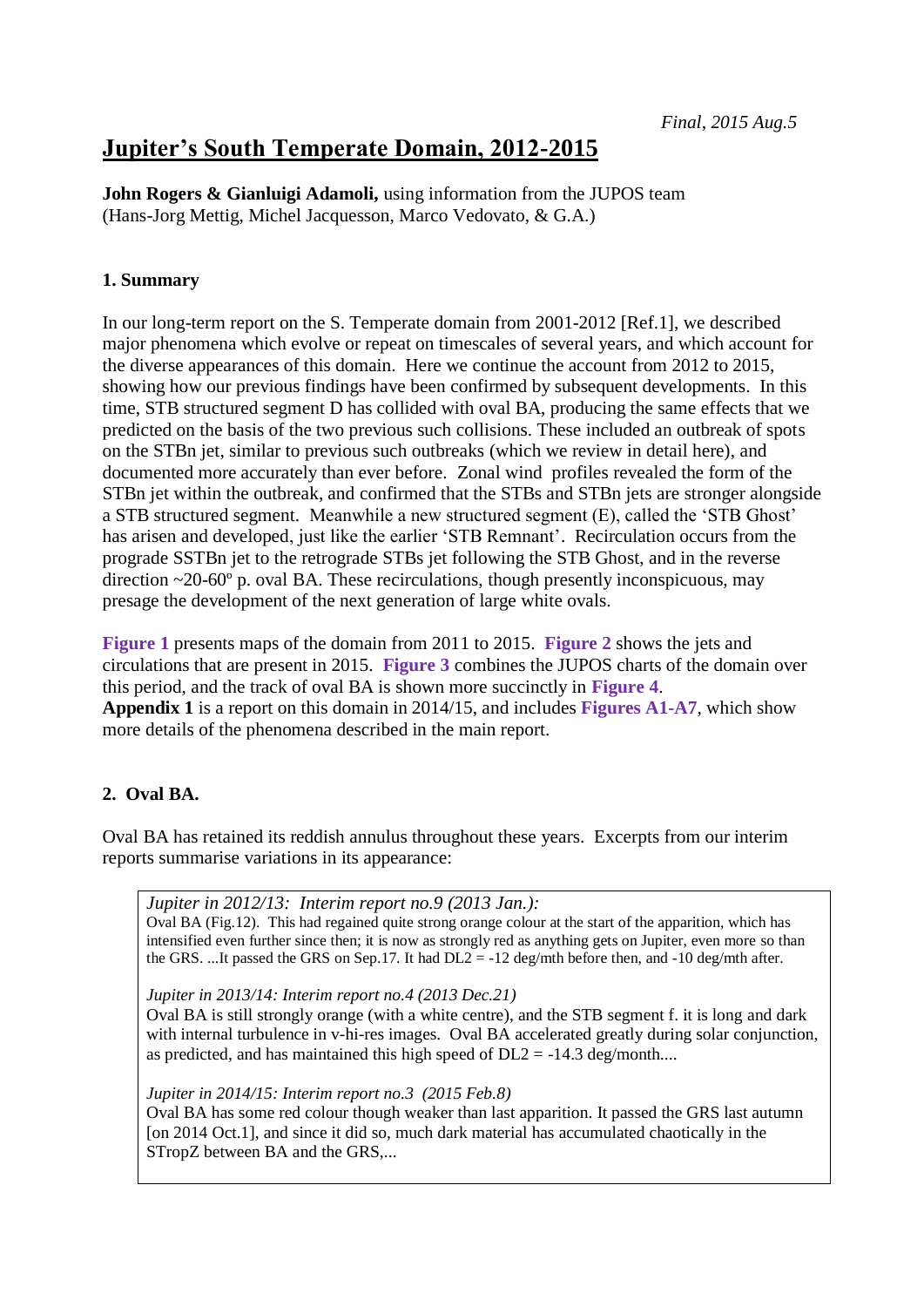*Jupiter in 2014/15: Interim report no.8 (Appendix 1, below))*

Oval BA had a moderate red colour throughout the apparition, with a white core as always. It still had a narrow dark grey collar around it throughout.

The rapid speed and the dark collar of BA, as well as the continuing dark spots on the STBn jet p. it and in the STZ f. it, are all consistent with continuing microturbulence of the STB segment f. it, however small that segment is (see below).

**Fig.5A** is a chart of the latitudes and speeds for oval BA and for small AWOs in the STZ, i.e. the zonal drift profile (ZDP). The small AWOs follow a ZDP which coincides with the Cassini ZWP (see below). Oval BA follows a ZDP ~0.5º further north and slightly shallower, in agreement with our previous results [**Fig.5B**; Refs.1&2]. This ZDP has not changed over the interval 2011-2015, suggesting that oval BA has not been shrinking any more. Indeed, measurements of the length of the oval show that it has not shrunk further since 2012 (**Table 1 & Fig.6**).

## *Small AWOs in STZ:*

There is usually a small AWO or ring tens of degrees f. BA, within the 'Sf. tail' of STB segment A or at its f. end. Sometimes it initially appears as a prominent very dark spot (e.g. in 1999-2000 ('DS3') and in 2014-15), within which a tiny white core can eventually be seen. Sometimes this spot is seen to form by merger of slow-moving or retrograding dark spots in the Sf. tail, and it then intercepts subsequent spots in the same series [Ref.1]. This seems to have happened again in 2014 October (**Figs.1&3**, & figures in **Appendix 1**).

In addition to the AWO f. BA and STB segment A, there was a second small AWO f. STB segment D in 2011-12-13.

The ZDP for these small AWOs coincides with the ZWP from spacecraft (**Fig.5A**). The AWOs have followed essentially the same ZDP whether they were f. segment A or D.

## **3. The collision of STB structured segment D with oval BA, and its subsequent development.**

This collision was the major event in the domain during these years (**Figs.1 & 3**). The background and the events have been described in the following excerpts from our interim reports. (References and figure numbers therein are those of the original reports.)

*Jupiter in 2012/13: Interim reports no.9 (2013 Jan.) & no.10 (2013 March):* The only broad dark segment of STB [segment D] is 60 deg. long and, with  $DL2 = -18$  deg/mth, is rapidly converging on the cluster of ovals f. oval BA. Its p. end is now very close to the cyclonic white oval, so interaction could start at any time. This type of collision has been observed twice before, once in 2003/04 and once in 2010, and each time, it produced a remarkable outbreak of activity [ref.7]. The expected consequences are:

-- Rapid and perhaps spectacular small-scale changes in the region (methane images may be valuable), until the long dark STB f. BA stabilises;

--Oval BA suddenly accelerates (indeed it has already done so in early December, according to the latest JUPOS chart, although that might have been due to its passage past the GRS);

--A substantial outbreak of small dark spots prograding on the STBn jetstream p. oval BA;

--Dark spots or streaks spreading in the opposite direction Sf. the merging STB complex.

F. oval BA there is an unusual pair of quite stable cyclonic ovals (Fig.12). The first, on the f. edge of oval BA, is a small, extremely dark spot with a white collar. The second, 13 deg. f. the dark spot in Sep-Oct. but only 10 deg. f. in Nov-Dec after it passed the GRS, is a white oval, bordered by variable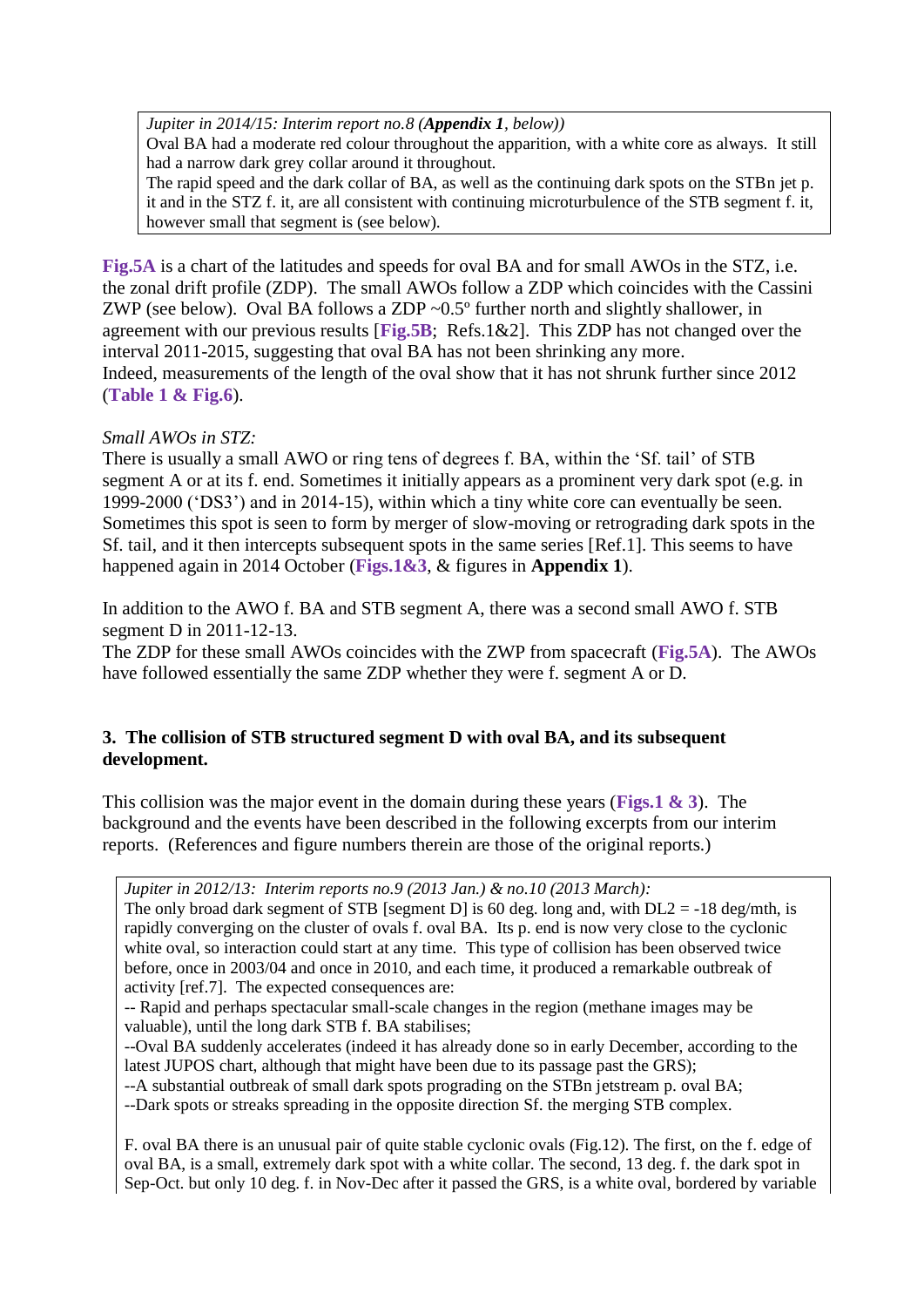faint blue-grey streaks. Both must be cyclonic as they are at lower latitude than BA, and methanedark (Fig.12).

*(2013 March):* Now that the STB dark segment [D] has actually collided with the cyclonic structures on the f. edge of BA, a new bright anticyclonic white oval has appeared, and rapid changes are occurring in the region.

#### *Jupiter in 2012/13: Report no.11, (2013 May 14)*

\_\_\_\_\_\_\_\_\_\_\_\_\_\_\_\_\_\_\_\_

\_\_\_\_\_\_\_\_\_\_\_\_\_\_\_\_\_\_\_

\_\_\_\_\_\_\_\_\_\_\_\_\_\_\_\_\_\_\_

\_\_\_\_\_\_\_\_\_\_\_\_\_\_\_\_\_\_\_

The long dark STB segment [D] is now colliding with oval BA. Remarkably, in contrast to the previous such collisions in 2003/04 and 2010, the STB segment has not remained dark and turbulent, but apparently converted to a chain of cyclonic ovals associated with a standing wave on the STBs. [These developed at the start of March, 2013.]

...Instead of the usual S.Temperate drift rates of  $DL2 \sim -11$  to  $-15$  deg/month, the new cyclonic features are moving slowly ( $DL2 \sim -2$  deg/month), and oval BA and the features f. it have all decelerated as well. This behaviour is surprising and contrary to my predictions in the last bulletin! I suspect that the formation of cyclonic cells has caused BA to decelerate. But they may break up again into a typical microturbulent dark STB segment, which would then cause BA to accelerate during solar conjunction, as previously predicted.

*Jupiter in 2013/14: Interim report no.1 (2013 Sep 3.)*

We can now see the aftermath of the collision with STB dark segment D in the last apparition. As we predicted, oval BA has accelerated dramatically! Initially, last apparition, it did not do so – indeed it may even have slowed down (from  $DL2 = -12$  deg/month to  $\sim$ -9 deg/month). This was probably because, when the incoming STB dark segment arrived f. oval BA, it did not form a long turbulent dark segment as in previous such events, but instead broke up into a chain of cyclonic ovals. Since solar conjunction, this chain has been replaced by a long dark segment after all, and accordingly, oval BA has accelerated at last (to  $DL2 \sim -16$  deg/month). Moreover, the other expected consequences of the collision are also evident: a very dark collar around oval BA, and dark spots emitted on the STBn jetstream p. it, and in the STZ f. it. The attached image set shows how the STBn p. oval BA, which was tenuous last year, is now much darker with tiny prograding spots (red arrow). \_\_\_\_\_\_\_\_\_\_\_\_\_\_\_\_\_\_

*Jupiter in 2013/14: Interim report no.4 (2013 Dec.21) & no.6 (2014 March)*

Oval BA is still strongly orange (with a white centre), and the STB segment f. it is long and dark with internal turbulence in v-hi-res images. Oval BA has maintained an almost constant speed  $DL2 =$ -14.3 deg/mth since 2013 Sep., with a long dark STB segment f. it [Figs. 1, 4, 5]. This is still emitting a chain of slow-moving small dark spots in the f. direction in the STZ, and a chain of rapidly-moving very dark streaks and spots in the p. direction on the STBn jet.

*Jupiter in 2014/15: Interim report no.3 (2015 Feb.8)*

The pattern has not changed much since last apparition. Oval BA passed the GRS last autumn, and since it did so, much dark material has accumulated chaotically in the STropZ between BA and the GRS, while very dark streaks have looped around the GRS and a prominent S.Tropical Band has formed.

The STBn jet outbreak p. oval BA is now intermittent.....

*Jupiter in 2014/15: Interim report no.8 (2015 Aug.) =* **Appendix 1 (below)**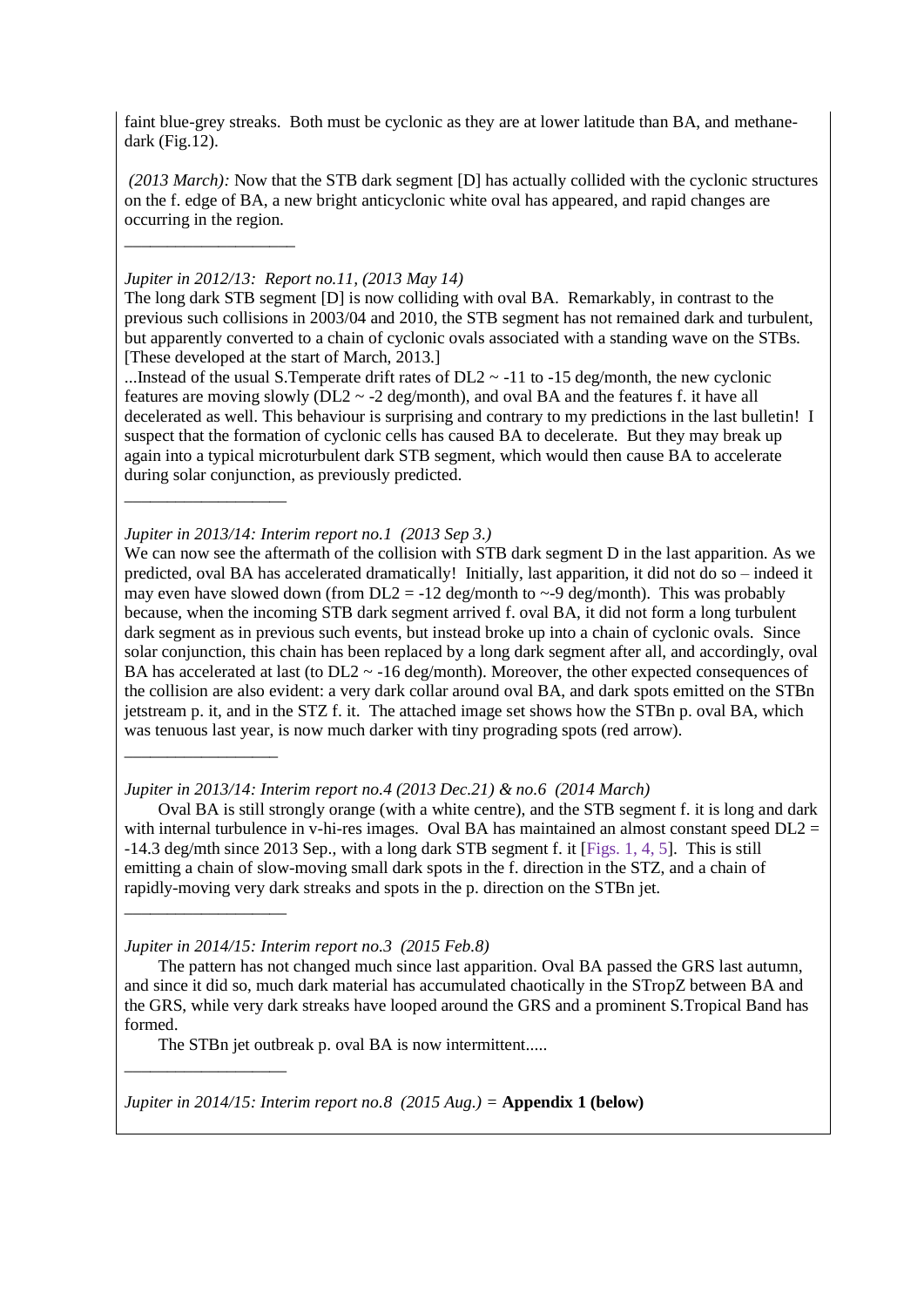## **4. The new STB structured segment E ('STB Ghost').**

These interactions, when a STB structured segment drifts up to join the complex that includes oval BA, occur every few years, and a new STB feature always forms to fill in the gap that has opened up. Structured segment E arose in 2011, as a small cyclonic dark spot called DS4, and it developed into a pale, expanding feature which we call the 'STB Ghost'. In its origin, appearance, and behaviour, it is an exact replica of the 'STB Remnant' of 2004-2009.

The origin as DS4 was described in our 2011/12 final report (see Section 5(ii) below), and was summarised in our long-term report [Ref.1], thus:

**(E)** Meanwhile another small v.d.s. (named DS4) appeared in 2011, in a small cyclonic faint blue patch, where there was also temporary disturbance of the SSTBn jet [ref. 2011/12 report]. It became remarkably dark in 2011 Nov., until 2012 Sep. Then it faded and turned white, within a faint cyclonic streak, just like other v.d.ss. have done, and we have predicted that it will become the next STB structured sector. (If it remains faint like the STB Remnant, we will suggest naming it the 'STB Ghost'.)

V-hi-res images showed turbulence around it in 2011 Nov. (Fig.1).

DS4 gradually faded from 2012 Aug. to Oct., and by late Nov. it had turned into a tiny, light pink spot, which was white in early 2013 [Ref.1, & 2012/13 report no.9]. All this time it was embedded in a faint grey or blue-grey oblique streak. Its structure has been unchanged from 2013 to 2015 [Figs.2-4, & 2013/14 report no.4, & **Appendix 1** below]: the faint blue-grey streak extends from a darker grey triangle at its Np. end on STBn, to a variable Sf. end in the STZ, and it appears to be a loop surrounding a white core – probably a cyclonic circulation. In methane-band images, it is conspicuously methane-dark.

It passed the GRS in 2013 Nov-Dec.

Although it is essentially cyclonic, it induces anticyclonic circulation on its south edge, in that SSTBn jet spots are unable to pass it, occasionally recirculating into the STZ (see below).

## **5. Recirculation across the STZ.**

#### *(i) Recirculation from SSTBn to STZ/STBs, at the STB Remnant or Ghost.*

Recirculation in this sense, anticyclonically from the prograding SSTBn (S2) jet\* into a slow flow in STZ or retrograding flow on the STBs jet, has been recorded repeatedly at the f. edge of the STB Remnant [ref.1] and now at the STB Ghost (2013/14, 2014/15).

\*(called the S2 jet in our new nomenclature; but still referred to as the SSTBn jet in this account as a reminder that these spots are on the visible SSTBn edge).

The earlier data were summarised in [ref.1], and similarly in [ref.3] as follows:

What happens to these S2 jet spots? They mostly disappear at or near the f. parts of STB structured segments: the STB Remnant (2004-2009), or segment A f. oval BA. We recorded ~10 spots which disappeared at or near the Sf. end of the STB Remnant, plus at least 7 which actually recirculated there, to become slow-moving in the STZ or retrograding in the STBs jet [Ref.1]. We also recorded ~14 S2 jet spots which disappeared near or alongside the dark-spotted region of STZ that comprises the Sf. 'tail' of the dark STB segment A, often decelerating and drifting north before they disappeared, plus 4 which actually recirculated into this spotty STZ. These may have been caught up in anticyclonic eddying associated with the dark spots of the Sf. tail. A few S2 jetstream spots also recirculated into undisturbed sectors of STZ, or just disappeared for no obvious reason.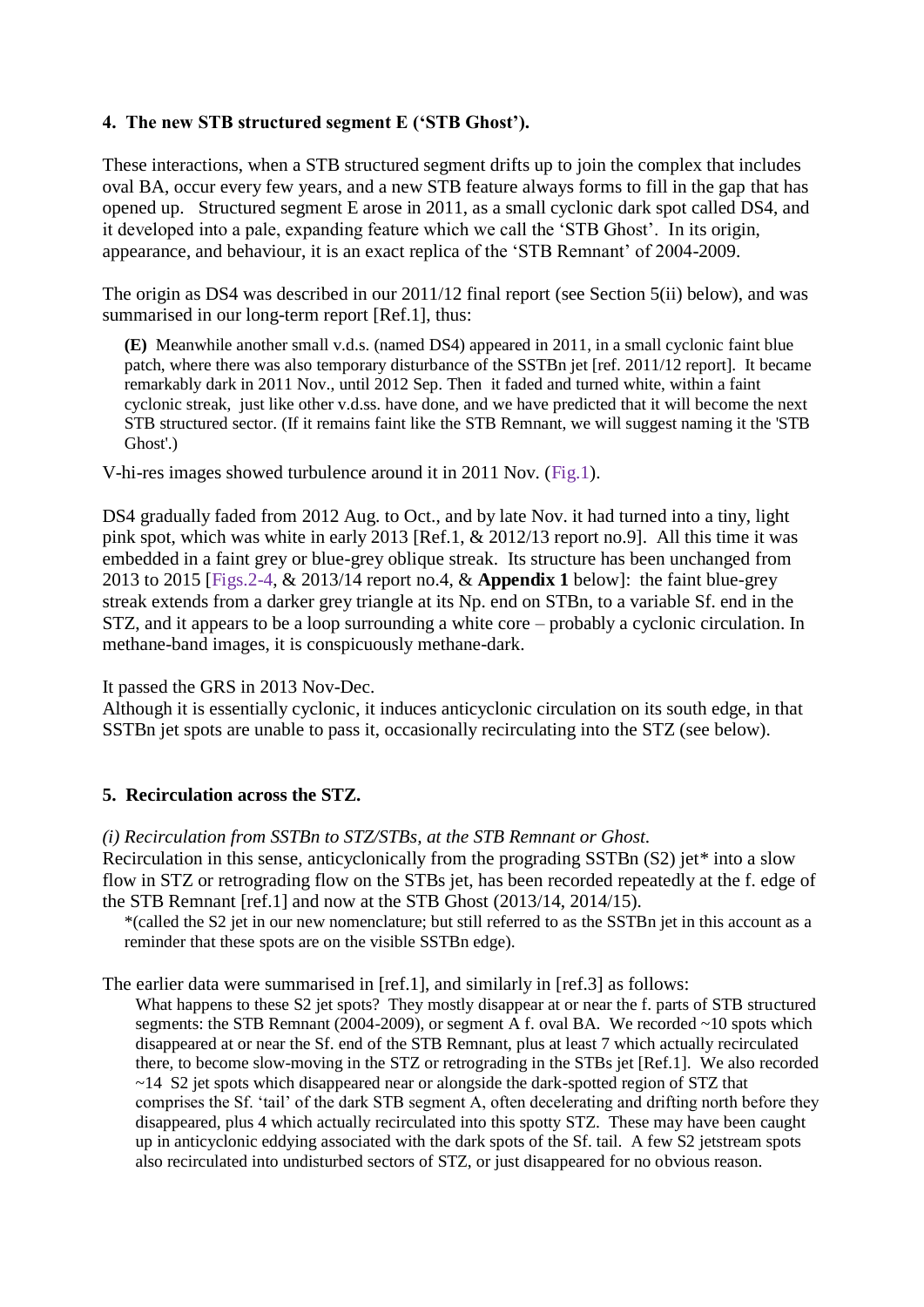The STB Ghost is a duplicate of the STB Remnant and likewise presents a barrier to SSTBn jet spots, which either disappear or recirculate when they encounter it.

The first such recirculation occurred in **2012 Aug.**, when it was still a very dark spot, DS4 [ref. 2012/13 report no.11]. (At the same time, new SSTBn jetstream spots were appearing on the p. side of DS4. DS4 faded soon after this. )

A second recirculation was observed in **2013 Oct.** [ref. 2013/14 report no.4, Figs.2&3]. (The resulting dark spot in the STZ oscillated for several months before resuming prograde drift.) Subsequent events in **2013/14** are shown in the JUPOS charts (Fig.3). Of four slow-moving dark spots which emerged in STZ f. the STB Ghost, two seem to have arisen *de novo* from the Ghost, whereas the next two were probably recirculated SSTBn jet spots.

In **2015** April-May, similar events were observed (Figs.3 & A4): one SSTBn jet spot recirculated, very suddenly alongside the Ghost, to retrograde with  $DL2 \sim +22$  deg/mth; and two new dark spots developed on a brown streak running Nf. down the S edge of the Ghost [see **Appendix 1**].

#### *(ii) Recirculation from STBs to SSTBn, p. oval BA.*

A dynamical feature appears to have developed tens of degrees p. oval BA, which is inconspicuous and not yet understood, but appears to be persistent (Fig.2). First, SSTBn jet spots have repeatedly arisen at this location  $\sim 60-80^\circ$  p. oval BA, in 2006, 2007, and 2011/12 [ref. 3]. Also, cyclonic dark spots in STB have arisen here, and recirculation from STBs to SSTBn has been observed twice. In **2011/12,** quoting from our final report [Ref.6]:

[This sector of SSTBn] included a bulge from SSTBn into STZ, which in Sep. developed the appearance of a recirculation across the STZ,  $\sim 60^{\circ}$  p. oval BA (Fig.12); a pair of jetstream spots arose at this point. There seems to have been a significant dynamical feature spanning the SSTB-STZ at this location but its nature was unresolved....

Another change happened  $~60^{\circ}$  p. oval BA, just as oval BA decelerated and STBn jetstream activity ceased, so we have investigated it in detail, but why any of these phenomena happened is still not clear. It is shown in maps (report no.3 & chart JUPOS-S1). A faint small blue patch here in Aug. was probably a small cyclonic circulation (Fig.12), and it gradually condensed to become a tiny dark grey spot (DS4) by mid-Sep, presumably cyclonic from its latitude. The pattern south of it looked transiently like anticyclonic hemi-circulation from STBs to SSTBn (see maps: report no.3), and indeed in early Sep. a second tiny dark spot appeared here, at lat.~34.5ºS, which accelerated and moved S anticyclonically until it was moving in the SSTBn jet at  $\sim$ 35.5°S, one of a small volley of SSTBn jetstream spots that appeared at this point (see above).

Meanwhile the first tiny dark spot (DS4) persisted and became remarkably dark in Nov.... This turned out to be the origin of new STB segment E ('STB Ghost') which was followed in subsequent years.

Exactly the same has happened in **2014/15**. A new dark spot arose here in 2014 Dec., presumably cyclonic, developing into a very dark spot ~35º p. BA from 2015 Feb. onwards which we call DS5 (Fig.2, & **Appendix 1**). In 2015 April, a tiny dark spot on the STBs jet retrograded past DS5 to ~25º p. BA where it recirculated to prograde on the SSTBn for few days; a similar spot had followed part of the same course in March (see **Appendix 1**). From here to BA, the STZ and STB latitudes were somewhat darkened, consistent with a circulation across the STZ  $\sim$ 25 $\degree$  p. BA.

No other recirculations were mentioned in our interim reports for 2012-2014. However, this sector p. BA was just where the STBs jet was found to be weaker in ZWPs obtained in early 2014 [see below,  $\&$  ref.4] – consistent with a tendency to recirculation here, and with the fine texture of the STZ in the HST images [ref.4]. This seems to be a recent development, as there was no such recirculation in 2000 in the Cassini movie.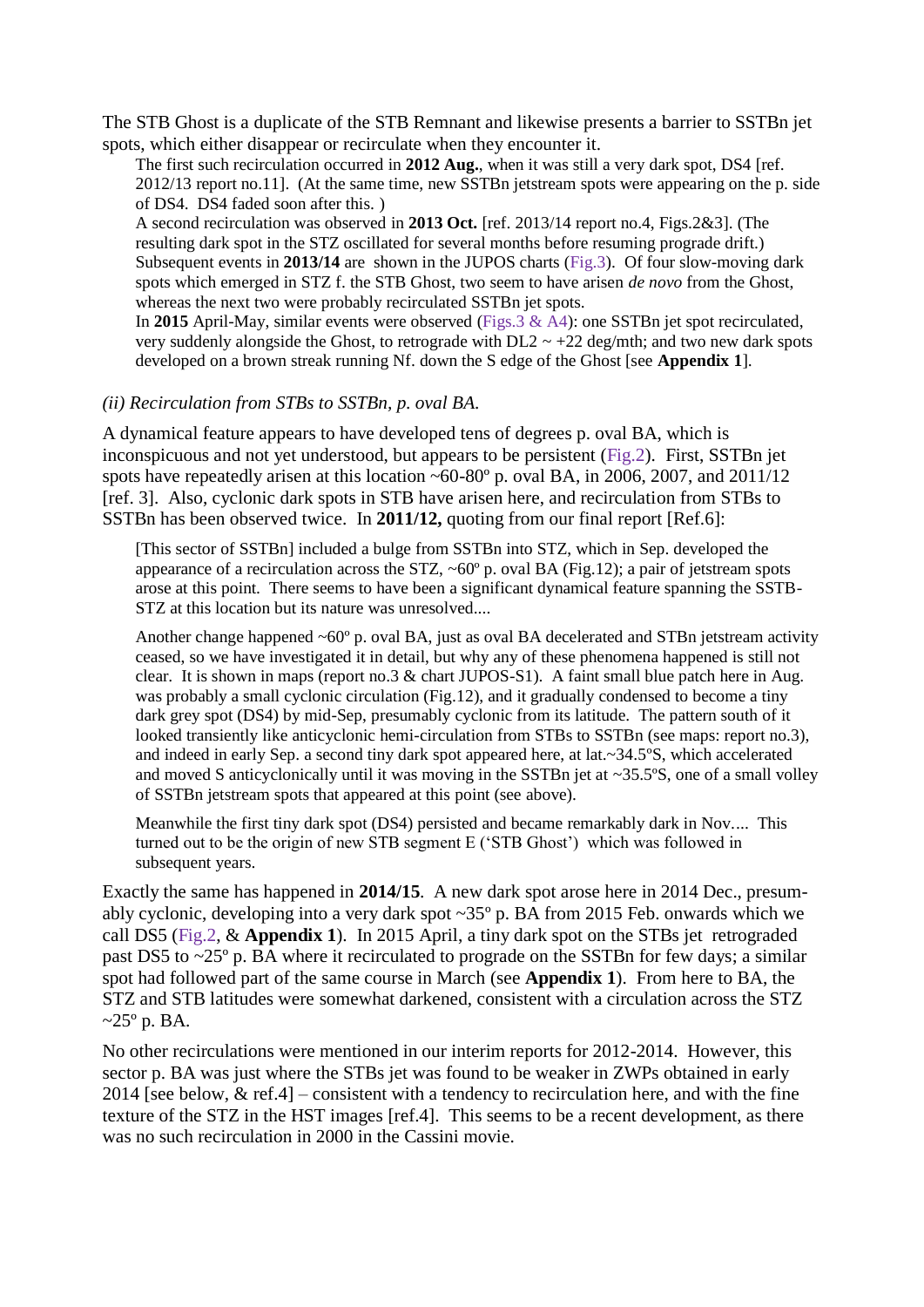The origin of dark spot DS5 in 2014/15, p. oval BA, was just like the origin of dark spot dsA in 2002/03, which became the STB Remnant, and DS4 in 2011, which became the STB Ghost. These were STB structured sectors C and E; and sector D also arose  $\leq 70^{\circ}$  p. BA, but during solar conjunction in 2007-08. In contrast, similar very dark spots which arose elsewhere (in 2006 p. sector C, and in 2011 p. sector D) did not persist long. Thus, the dark spots which have formed p. BA are the ones which have developed into STB structured sectors. Perhaps DS5 in 2015 will become sector F?

## **6. The STBn jet: The outbreaks in 2004-05 and 2010-11 and 2013-15**

Outbreaks of numerous dark spots and streaks on the STBn jet occur when a STB structured segment catches up with the dark patch f. oval BA [Ref.1]. The resulting collision and turbulence in the merged segment destabilises the STBn jet, creating the chain of prograding dark spots. This process has been observed in 2004-2005 and 2010-2011, as described in [Ref.1], and again in 2013/14. In our long-term report [Ref.1], we showed detailed ZDPs for the STBn jet outbreak in 2010 and 2011, though the 2010 analysis covered only data from Italian observers. Here we present analysis of all the JUPOS data for this outbreak, and also for the other two outbreaks. The data are presented in **Figure 7,** as in Figs.16 & 17 of Ref.1, with a ZDP for each apparition, and lat-vs-long. charts for selected spots which drifted northwards in 2004. Mean parameters are in **Table 2**.

These results confirm that the STBn jet spot outbreaks in 2004-05, 2010-11, and 2013-14, have all behaved in exactly the same ways. The outbreak is initiated when a STB structured segment collides with the dark patch f. oval BA. Initially the jet spots drift comparatively slowly (mean DL2 ~ 75-83 deg/mth), but later they drift faster (~90-100 deg/mth), close to the peak jet speed. They fall on a cyclonic ZDP across the STBn jet: in globally averaged profiles they are between the latitudes of the two sub-peaks, but ZWPs for this sector (in early 2014: see Section 7 below & Ref.4) are actually the same as the local ZDP, as the southern sub-peak becomes weak or absent while the spots drift north. Many spots drift northward without change of speed during their lifetimes.

If the spots reach the GRS, they are temporarily deflected southwards and accelerated, confirming that that the STBn jet is deflected around the GRS. They are often disrupted while passing the GRS, and many fail to survive the passage. If spots reach the STB Remnant (2005) or Ghost (2013-14), they mostly do not survive either, and those which do are are usually deflected north and decelerated, suggesting that the jet's profile is altered here.

#### *The outbreak in 2004-2005*

This outbreak began in early Feb., 2004, during the prolonged collision of STB segment B with oval BA [Ref.1, Figs.6 & 14 therein]. Dark spots emerged from the Np. edge of oval BA, forming a very dark STB(N), and prograding to the GRS, which was only tens of degrees p. the source of the spots. Most of these spots passed the GRS, and after March, as the source at oval BA approached the GRS, the STBn jet spots could only be tracked beyond (p.) the GRS. (Oval BA began to pass the GRS in June as the apparition ended.)

Exactly as in 2010 and 2014, the early spots had slower drifts; all spots fell on a cyclonic ZDP across the STBn jet; some spots (tracked p. the GRS) drifted northward without change of speed during their lifetimes (**Fig.7A,B)**. Also, four were tracked as they passed the GRS: they attained very high speeds as they did so, and three of them shifted to very high latitude (29.8 to 30.2ºS).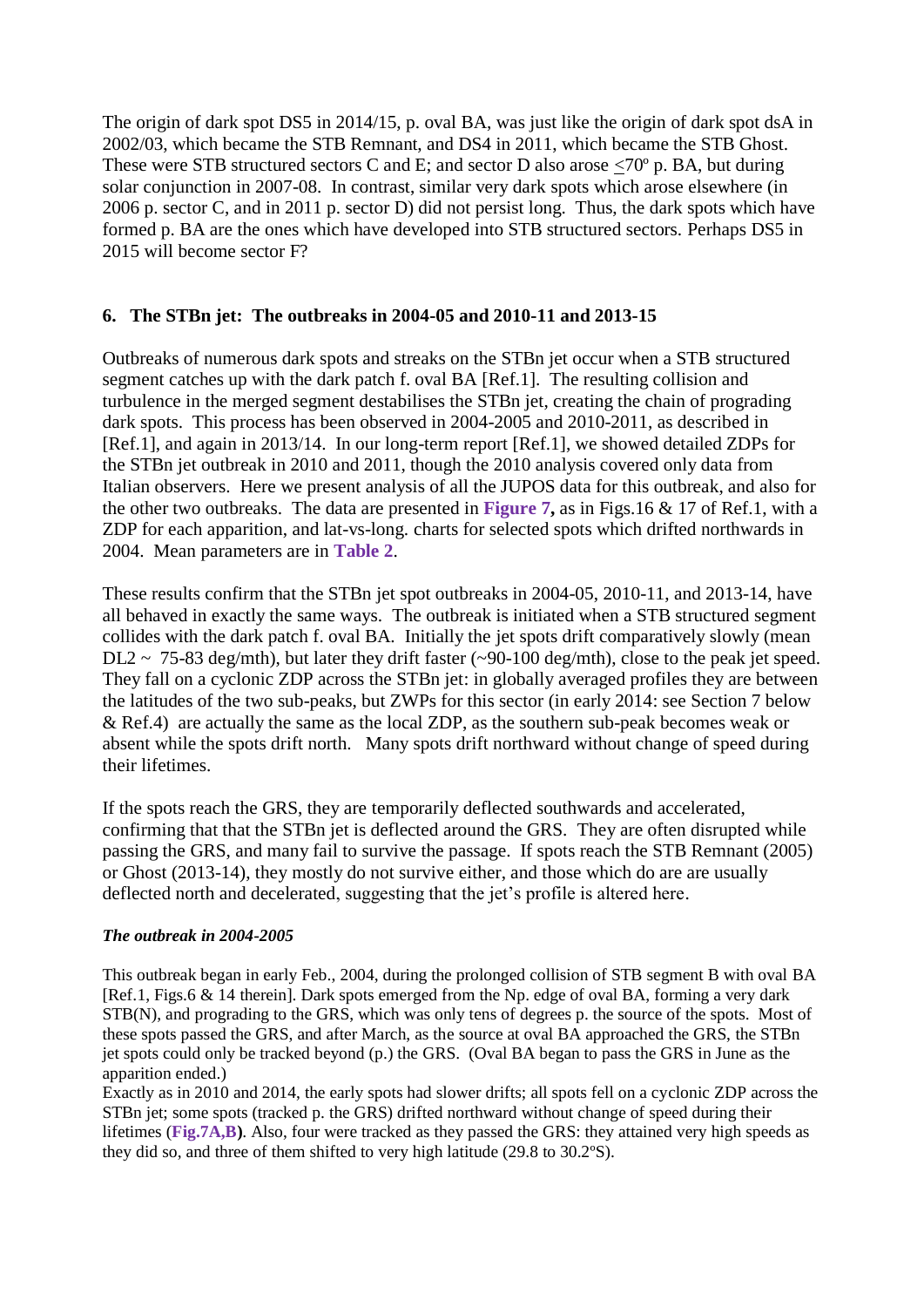In 2005 there were still many spots arising just p. oval BA. The mean speed was slightly faster than in 2004, and again some drifted northwards, but without any overall gradient in the ZDP chart (**Fig.7B**). Many of them disappeared on reaching the STB Remnant. Two which did survive the passage accelerated as they approached it and decelerated as they passed it, also shifting north (**Fig.7B**, & see Fig.7B in Ref.1).

#### *The outbreak in 2010-2011*

The outbreak p. oval BA started abruptly in 2010 July, apparently as a consequence of the collision of the STB Remnant (STB segment C) with oval BA in mid-June. However, there was already an equally high density of spots in the other sector of the jet, emerging p. STB segment D, which had developed in the previous months. We suggested that this may have been connected with the concurrent fading of the SEB. Thus by autumn, 2010, the STBn had an unprecedented high density of dark jetstream spots all around the planet [Fig.3 in Ref.1]. The behaviour of the spots was described in our long-term STBn report [Fig.16 in Ref.1], on the basis of Italian observations only. Here we present the ZDP derived from all images measured by JUPOS (**Fig.7C**). It agrees well with the previous version, but also shows that the two sectors of the STBn had different ZDPs. Both had the usual cyclonic gradient, but the outbreak p. segment D was slower, with DL2  $\sim$  -76 deg/mth at 28.0°S, while the outbreak p. oval BA had DL2  $\sim$ -84 deg/mth at 28.0ºS (similar to 2004). Both speeds are slower than the typical jet speed [Ref.1].

In summer, 2011, dark spots in the STBn jetstream were still numerous but smaller than in 2010; they were arising ~40° p. oval BA and again disappearing at the GRS. The behaviour of the spots was fully analysed in [Fig.17 in Ref.1]; the ZDP is reprinted here for comparison (**Fig.7D**). The profile had now shifted to even faster speeds,  $DL2 \sim -93$  deg/mth at 28.0°S, which is typical of STBn jet spots except at the beginning of an outbreak.

#### *The outbreak in 2013-2015*

#### *The outbreak in 2013/14:*

This outbreak followed the collision of STB segment D with oval BA in early 2013. It is fully described in our 2013/14 report no.6 and report no.9 [Ref.5], which are summarised here.

The outbreak was still in its early stages at the start of the apparition in 2013 August, and the darkening of the STB(N) p. BA was not entirely resolved into spots [see figures in our 2013/14 report no.4]; it had a diffuse p. end which reached the STB Ghost (just f. the GRS) in Sep. Distinct jet spots did not reach the GRS until early Dec., when the STB Ghost had moved alongside the GRS. By this time an intense outbreak of dark spots had developed, appearing on the STB(N) just p. oval BA. They initially moved comparatively slowly (DL2  $\sim$  -75 to -86 deg/mth), but speeded up to the usual jet speed ( $\sim$  -94 deg/mth) within months **(Table 2)**. Their ZDP followed a shallow cyclonic gradient from ~28.5ºS to 27ºS, shifting to higher speed as the outbreak developed. Many of the spots drifted north through this range during their lifetimes without change of speed (which accounts for some of the scatter in the ZDP). (Tracks for some of the best-recorded spots are shown together in **Fig.7E**, including some passing the GRS.) In all these characteristics, the outbreak was essentially identical to the previous examples.

#### *Interactions with the GRS:*

From Dec. onwards, the images showed that the spots were dramatically disrupted while passing the GRS, typically being drawn into long streaks. Most of these probably dissipated chaotically p. the GRS; sometimes an irregular bright white area expanded p. the GRS like a 'splash' between the streaks derived from two successive spots*.* Hi-res images sets showed these distortions and disruptions in detail [Ref.5]. (Similar behaviour was seen in our reports for 2010.)

As the spots were stretched alongside the GRS, they also accelerated massively for the duration of the passage: the maximum speed was typically DL2  $\sim$  -5.0 deg/day (u<sub>3</sub>  $\sim$  61 m/s) for only a few days. At the same time, each spot moved south suddenly as it began to pass the GRS, reaching a maximum latitude of 28.7 ( $\pm$ 0.3) °S [1.2° ( $\pm$ 0.3°) higher than before]. If the spot survived, its latitude declined just as rapidly as it ended its passage. This confirms that the STBn jet is deflected around the GRS.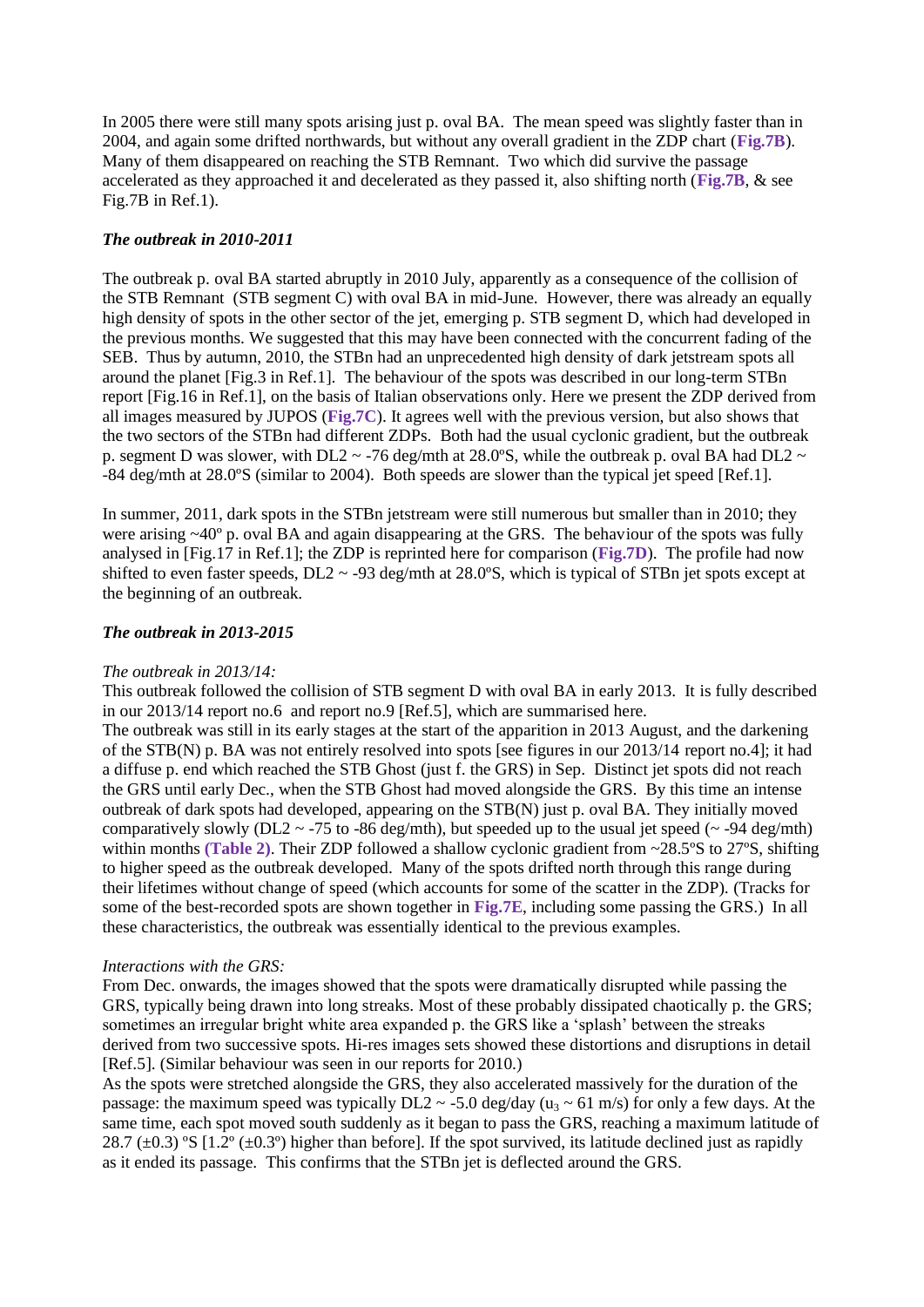In some cases, remnants did re-emerge after passing the GRS, reverting to approx. their original speed and latitude.

#### *Interactions with the STB Ghost:*

STBn jet spots which survived passing the GRS generally did not survive a subsequent encounter with the STB Ghost, but a few did pass it, when they drastically decelerated to DL2 = -86 ( $\pm$ 2) deg/mth (u<sub>3</sub> = 34 m/s). (Their latitudes did not show a consistent trend.)

#### *Continuation in 2014/15:*

The outbreak has continued up to 2015 May, though varying in intensity; see **Appendix 1** for details and illustrations. As always, the spots fell on a cyclonic ZDP, and many of them drifted northward during their lifetimes, whether they accelerated or not. Unusually, most of the spots were born with comparatively slow speed (DL2  $\sim$  -80 deg/mth) but then accelerated individually (to DL2  $\sim$  -100 deg/mth). Only two spots survived past the STB Ghost; only one of them decelerated, but both moved north to  $\sim$  26.2°N.

## **7. Zonal Wind Profiles**

Previous ZWPs from spacecraft have shown that the STBn prograding jet has two sub-peaks (at  $\sim$ 29.5 and  $\sim$ 27°S), which we have shown to vary with time and longitude. In particular, the 29.5ºS sub-peak is faster alongside STB structured sectors, such as the dark segment following oval BA, than in undisturbed sectors [Ref.1]. In some data sets the STBs retrograde jet is also faster alongside STB structured sectors [Ref.1].

An earlier example of the same phenomenon can be found in [Ref.7], dating from the 1990s, when the organisation of the S. Temperate domain was different. The STBn sub-peak at 29.5 S and the STBs jet peak at 32.5 S were much faster alongside a dark turbulent sector of STB in 1997 June than alongside a pale undisturbed sector in 1995 Oct.

A ZWP had never been determined in a sector with a vigorous outbreak of STBn jet spots, such as was occurring in 2013/14. Grischa Hahn has achieved this from five pairs of amateur images taken in 2014 Feb., and from HST images taken on 2014 April 21 [Ref.4].

In his ZWPs [Ref.4], the northern jet component at 26-27ºS is present as a similar peak in the ZWPs at all longitudes, with a fairly constant mean speed of  $\sim$ 37 m/s, in both ground-based and HST data. The southern sub-peak at 29.5ºS is found to be faster alongside the STB dark sector (in agreement with previous results). In the sector with the STBn spot outbreak, the mean ZWP is found to match the ZDP (Fig.7F), as the southern sub-peak at 29.5ºS becomes weaker with decreasing longitude from BA to the GRS: just f. the GRS, on three different dates, it is rather slow  $(\sim 20-23 \text{ m/s})$ , so this sub-peak is weak or absent in the p. part of the STBn outbreak sector. Thus the ZWP agrees with the drift profile of the visible dark spots, and the southern sub-peak declines as the spots drift northwards while running towards the GRS.

## **8. The future of the S. Temperate domain.**

In the near term, we expect oval BA to decelerate sharply as the STB segment f. it shrinks to a small quiescent 'barge'. In a '3-year forecast', posted in 2015 March [Ref.8], I assumed that the deceleration around 2014 Dec.31 would be sustained, but this proved not to be the case as the STB segment remained dark and micro-turbulent up to 2015 May [**Appendix 1**]. I predict that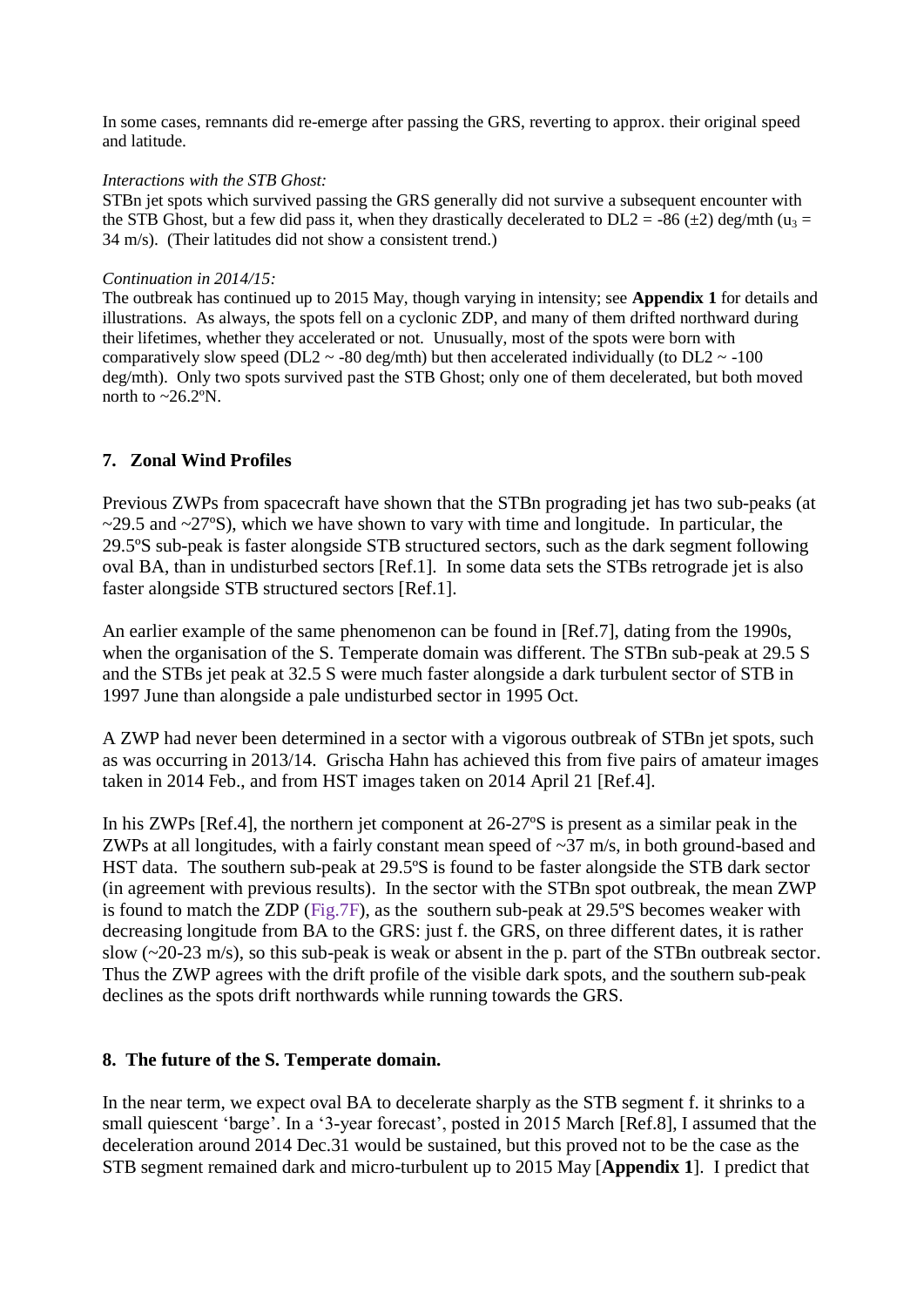the definitive deceleration will happen in summer 2015 – during solar conjunction, if it has not already happened in 2015 June. In this case, the next major event – the collision of the STB Ghost with oval BA – will probably not occur until 2017 or 2018.

Meanwhile we will find out next year how the new dark spot DS5 p. oval BA will evolve; whether it will redden and fade, and/or, whether it will develop into another STB structured segment.

In the longer term, the future scenario outlined in our previous report [Ref.1] is supported by the recent observations of recirculation f. the STB Ghost and p. oval BA (Fig.2).

**References:**

\_\_\_\_\_\_\_\_\_\_\_\_\_\_\_\_\_

\_\_\_\_\_\_\_\_\_\_\_\_\_\_\_\_\_

- 1. Rogers J, Adamoli G, Hahn G, Jacquesson M, Vedovato M, & Mettig H-J (2013). 'Jupiter's South Temperate domain: Behaviour of long-lived features and jets, 2001-2012.' http://www.britastro.org/jupiter/stemp2013.htm
- 2. Rogers JH, Adamoli G & Mettig H-J (2011 Feb.) 'Jupiter's high-latitude storms: A Little Red Spot tracked through a jovian year.' JBAA 121 (no.1), 19-29.
- 3. Rogers J, Adamoli G, Hahn G, Jacquesson M, Vedovato M, & Mettig H-J (2014). 'Jupiter's southern high-latitude domains: long-lived features and dynamics, 2001-2012.' http://www.britastro.org/jupiter/sstemp2014.htm
- 4. Hahn G & Rogers J (2015) 'Zonal wind profiles from ground-based and Hubble images, 2014 February and April.' http://www.britastro.org/jupiter/2013\_14report10.htm *[Posted simultaneously with this report]*
- 5. Rogers J, Adamoli G & Jacquesson M (2015) 'The GRS and adjacent jets: Further analysis of amateur images, 2013/14'. http://www.britastro.org/jupiter/2013\_14report09.htm *[Posted simultaneously with this report.]*
- 6. Rogers J & Adamoli G (2015), 'Jupiter in 2011/12: Final report up to 2012 Feb.' http://www.britastro.org/jupiter/2011report09.htm
- 7. Garcia-Melendo E & Sanchez-Lavega A (2001). 'A study of the stability of jovian zonal winds from HST images: 1995-2000.' Icarus 152, 316-330. [See their Fig.2 Panel 4.]
- 8. Rogers J (2015) 'Prospects for Jupiter in 2015-2017.' http://www.britastro.org/jupiter/2014\_15reports.htm [Go to Report no.5]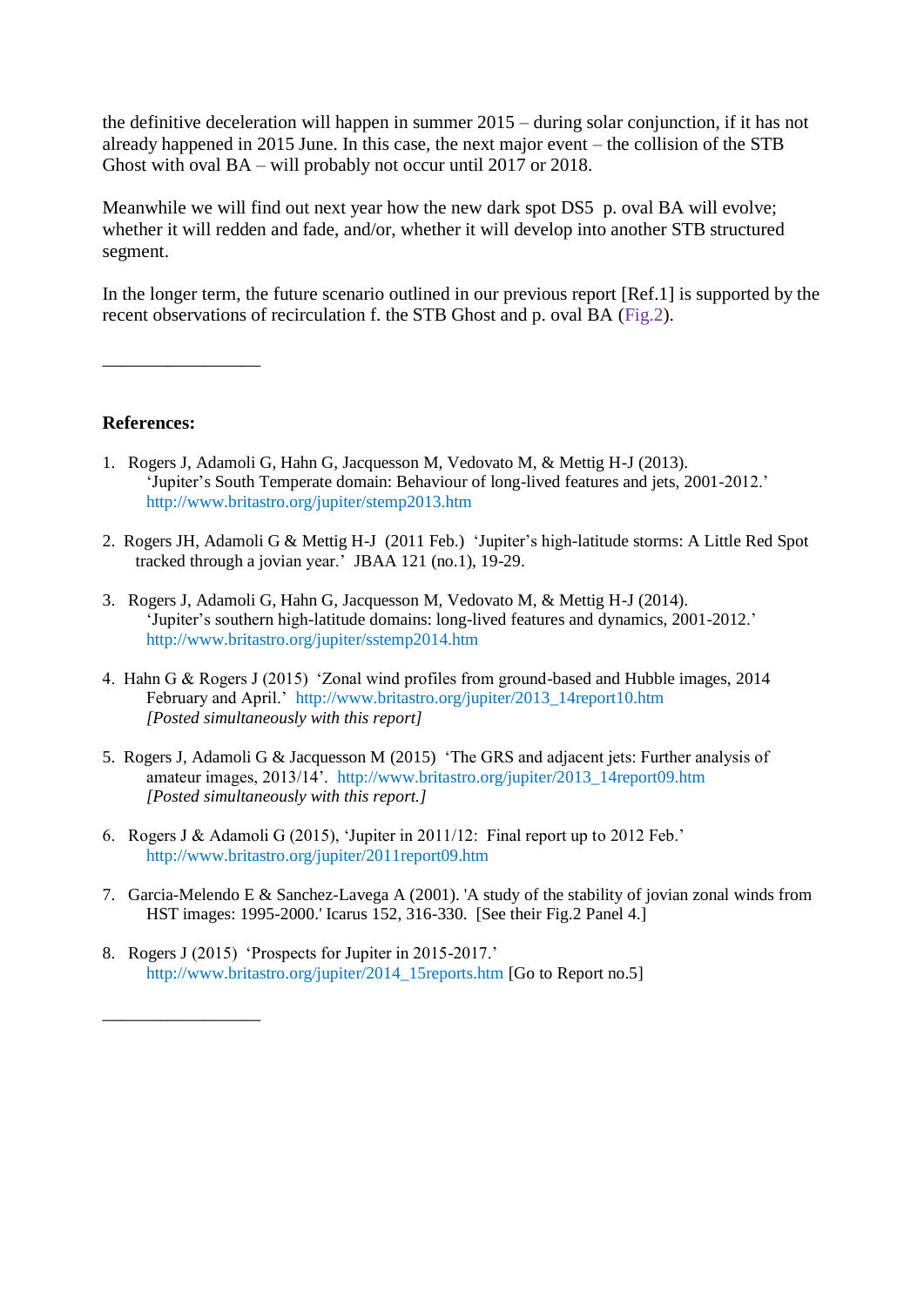# **Table 1. Oval BA, 2012-2015**

| time interval             | $\Delta L2(^{\circ}/30d)$ | lat.    | Length   | <b>SD</b> | N  | <b>Redness</b> |
|---------------------------|---------------------------|---------|----------|-----------|----|----------------|
|                           |                           |         | (colour) | (colour)  |    |                |
| 2011 Aug - 2012 Jan       | $-11,2$                   | $-32,9$ | 8,8      | 0,8       | 29 | $\ddot{}$      |
|                           |                           |         |          |           |    |                |
| 2012 Jul 21 - Sep 22      | $-11,7$                   | $-33.2$ | 6,7      | 0.53      | 16 | $^{+++}$       |
| 2012 Sep 29 - Nov 16      | $-10,8$                   | $-33,0$ | 7,0      | 0,83      | 12 |                |
| 2012 Dec 5 - 2013 Apr 4   | $-11,7$                   | $-33,2$ | 7,2      | 0,61      | 13 |                |
|                           |                           |         |          |           |    |                |
| 2013 Aug - 2014 April     | $-14.4$                   | $-33.2$ | 7,3      | 0.68      | 52 | $++$           |
|                           |                           |         |          |           |    |                |
| 2014 Aug 21 - Nov 10      | $-13,4$                   | $-33.1$ | 7,5      | 0,86      | 17 | ÷              |
| 2014 Nov 15 - Dec 27      | $-17.7$                   | $-33.4$ | 8,2      | 0,41      | 16 | $^{++}$        |
| 2014 Dec 30 - 2015 Mar 17 | $-11,7$                   | $-32,9$ | 7,8      | 0,55      | 36 | $\ddot{}$      |
| 2015 Mar 19 - May 21      | $-13,3$                   | $-33,0$ | 7,6      | 0.59      | 11 | $\ddot{}$      |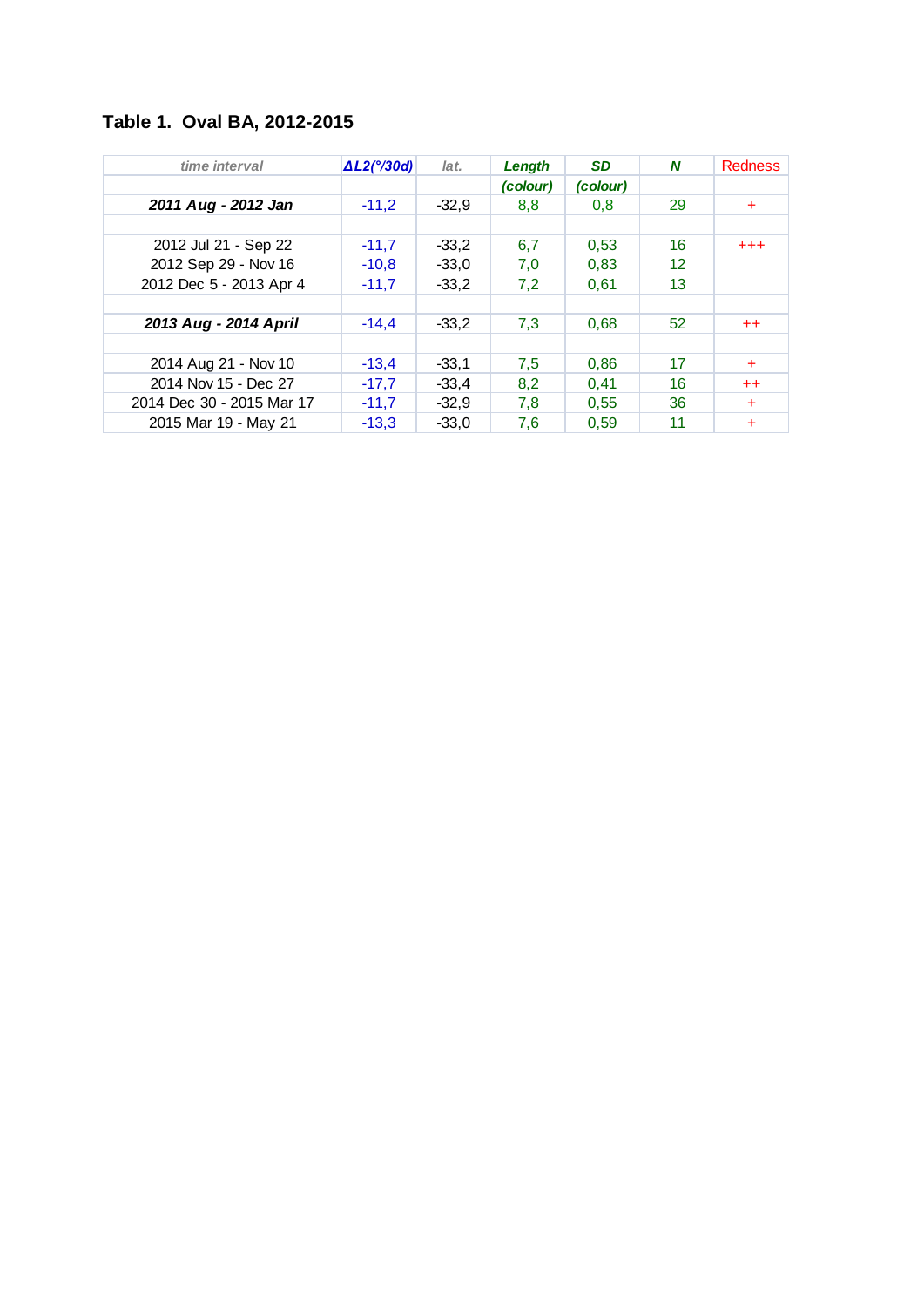**Table 2. STBn jet spots: Average speeds & latitudes.**

|               |       | <u>DL2</u> | <u>u3</u> | Lat      |
|---------------|-------|------------|-----------|----------|
| 2004 Feb-Mar. | Mean  | $-75,1$    | 28,8      | $-28,64$ |
| (BA to GRS)   | SD    | 1,3        | 0,5       | 0,13     |
|               | Ν     | 5          | 5         | 5.       |
| 2004 Apr-Jun  | Mean  | $-87,2$    | 34,1      | $-28,14$ |
| (p. GRS)      | SD    | 4,5        | 2,0       | 0,41     |
|               | Ν     | 15         | 15        | 15       |
| 2005          | Mean  | $-89,8$    | 35,2      | $-28,26$ |
|               | SD    | 6,0        | 2,6       | 0,33     |
|               | Ν     | 22         | 22        | 22       |
| 2010          | Mean  | -74,7      | 28,7      | $-28,18$ |
| (f.BA)        | SD    | 4,5        | 2,0       | 0,53     |
|               | Ν     | 81         | 81        | 81       |
| 2010          | Mean  | -85,6      | 33,4      | $-27,95$ |
| (p.BA)        | SD    | 5,3        | 2,3       | 0,41     |
|               | Ν     | 32         | 32        | 32       |
| 2011          | Mean: | $-93,2$    | 36,7      | $-28,0$  |
|               | SD:   | 5,25       | 2,3       | 0,46     |
|               | N:    | 24         | 24        | 24       |

(Low-speed outliers have been omitted from means for 2004 and 2011.)

|                     |      | <u>DL2</u> | U3(m/s) | <u>Lat.</u> |
|---------------------|------|------------|---------|-------------|
|                     |      |            |         |             |
| 2013 Sep-Nov        | mean | $-83,3$    | 32,5    | $-28.3$     |
| (BA to GRS)         | SD   | 8,2        | 3.6     | 0,29        |
|                     | N    | 8          | 8       | 5           |
| 2013 Nov-Dec        | mean | -90,1      | 35,5    | $-27,8$     |
| (BA to GRS)         | SD   | 4,7        | 2,1     | 0,42        |
|                     | N    | 9          | 9       | 9           |
| 2013 Dec -          | mean | $-94,3$    | 37,2    | -27,9       |
| 2014 Apr            | SD   | 4,0        | 1,8     | 0,36        |
| (BA to GRS)         | N    | 48         | 48      | 49          |
| 2014 Jan-Mar        | mean | $-95,0$    | 37,7    | $-27,3$     |
| $(p.$ GRS $)$       | SD   | 7,6        | 3,3     | 0,41        |
|                     | N    | 10         | 10      | 7           |
|                     |      |            |         |             |
| 2014 Sep--2015 Mar: |      |            |         |             |
| (early parts        | mean | -79.6      | 30,7    | $-28,5$     |
| of tracks)          | SD   | 5,1        | 2,2     | 0,20        |
|                     | N    | 17         | 17      | 17          |
| (late parts         | mean | $-100,1$   | 39,8    | $-27,7$     |
| of tracks)          | SD   | 5,7        | 2,5     | 0,16        |
|                     | N    | 7          | 7       | 7           |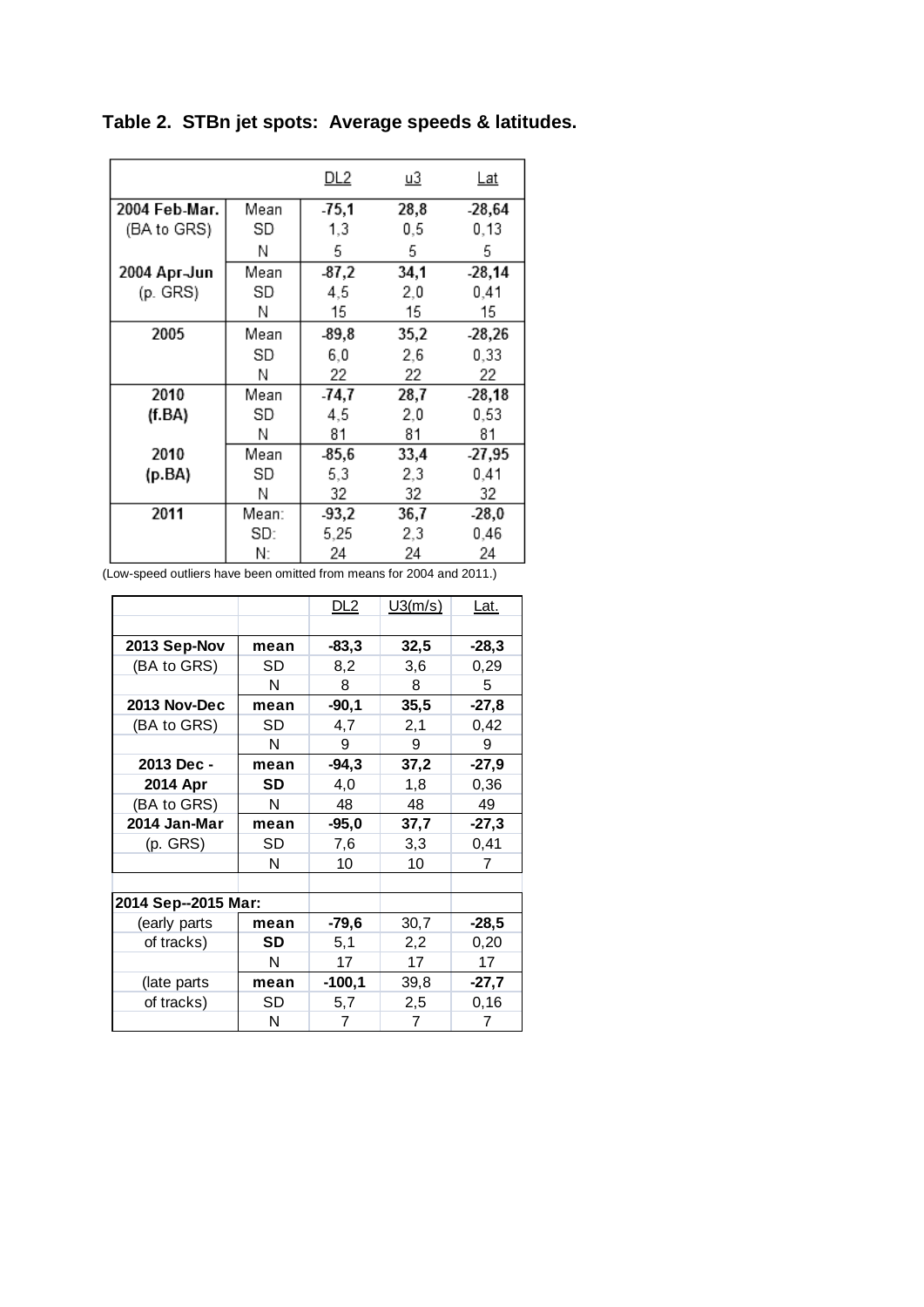## **Figure legends**

**Figure 1. Maps of the southern hemisphere from 2011 to 2015,** with major features labelled in the S. Temperate (S1) domain (arrows) and S2 domain (small AWOs named A0 to A8). South is up in all figures.

**Figure 2. Diagram of the jets and circulations in the S. Temperate domain,** as described in this report. Lines mark the peak latitudes of the fastest jets. The base map is from early 2015, by Damian Peach.

**Figure 3. JUPOS chart** of longitude (L2) vs time for all features measured in the S. Temperate domain, 2012-2015. See key at top. 'R' marks recirculation events from the SSTBn jet (grey points) into the STZ (black points), at the STB Ghost.

**Figure 4. JUPOS chart for oval BA.** Longitude scale is  $L2 - 0.45$  deg/day.

## **Figure 5. Zonal drift profiles (ZDPs) for oval BA.**

(A) Oval BA in 2011-2015, and small AWOs (rings) in these and earlier years. (In 2006 the small AWO was oscillating, as shown by 4 yellow points connected by yellow lines. The anomalous latitude for the small AWO in 2000 is unexplained, possibly related to the recent formation of oval BA, although these early measurements could be less accurate.) (B) Oval BA in earlier years, from Ref.1 (Fig.11). The ZDP shifted southward at ~0.1 deg per year, probably due to shrinkage of the oval. This trend has not been continued in (A).

**Figure 6. Length of oval BA vs time**, from JUPOS measurements in all wavebands (mostly RGB). (Measurements on red and infrared images did not differ significantly.)

## **Fig. 7. STBn jet spots in three separate outbreaks: Tracks of spots, and ZDPs.**

**(A,B)** STBn jet spots in the 2004-2005 outbreak.

(A) Tracks of some spots which were moving northward in 2004, plotted as longitude (in a system moving at -10 deg/month to minimise motion of oval BA) versus latitude. All were p. the GRS. The spots move from right to left; trend-lines (fitted by Microsoft Excel) show the decline in latitude. (Similar northward shifts have been seen in all apparitions analysed.)

(B) ZDPs for all spots in 2004 and 2005. In this and other ZDP charts, the mean ZWP from Cassini (Porco et al., 2003) is shown for comparison.

(**C,D)** STBn jet spots in the 2010-2011 outbreak: ZDPs for (C) 2010 and (D) 2011. [The latter was previously posted in Ref.1.] Downward-pointing arrows indicate the range of latitudes through which five spots migrated over time.

**(E,F)** STBn jet spots in the 2013/14 outbreak.

**(E)** [from Ref.5]Tracks for 6 well-tracked spots, plotted as longitude (L2) vs latitude. Positions of the GRS and the STB Ghost are indicated schematically. The spots move from right to left; trend-lines (fitted by Microsoft Excel) show the decline in latitude down to the GRS. Note the marked increase in latitude as each spot passed the GRS, and for those which survived, return to an approximate extrapolation of the previous track.

**(F)** ZDP. For early spots (blue), the mean speed and the ZDP were slower than for later spots (red). Trend lines have been drawn by eye. Spots which had passed the GRS (open diamonds) had lower latitudes and a range of speeds; spots which then continued beyond the STB Ghost (open triangles) had much slower speeds. For charts broken down by month, and more individual tracks, see [Ref.5]. For ZDP in 2014/15, see **Appendix 1.**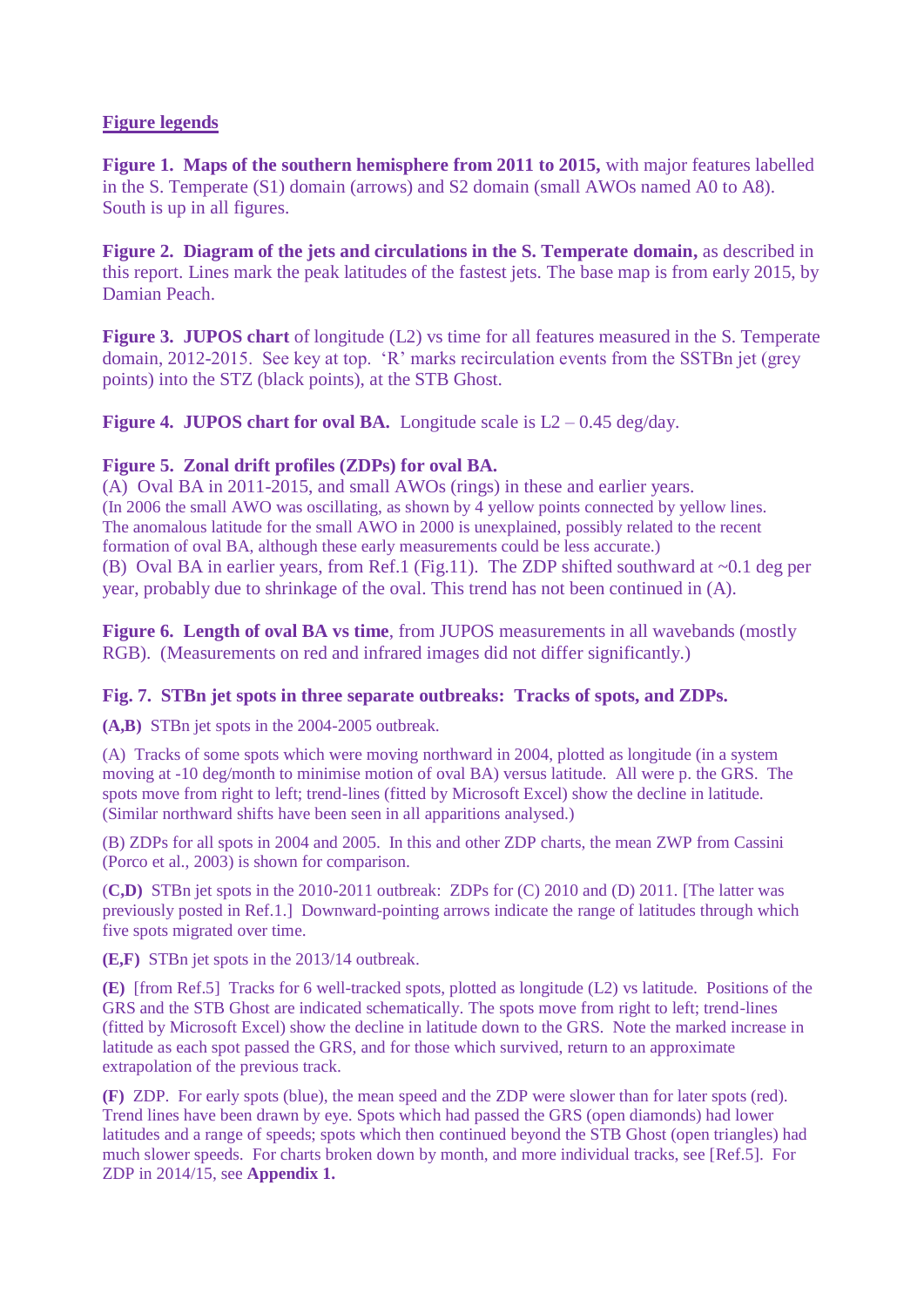## *APPENDIX 1: Jupiter in 2014/15, Report no.8:* **S1 domain (S. Temperate region)**

**John Rogers & Gianluigi Adamoli,** using information from the JUPOS team (Hans-Jorg Mettig, Michel Jacquesson, Marco Vedovato, & G.A.)

This follows on from our 2014/15 Report no.3. See Figures A1 & A2 for sets of maps, and Figure 3 of the main report for the JUPOS chart. Table A1 lists the positions and speeds of the main features and main currents.

**The STB Ghost** is the same as it was in 2013/14 (Fig.A3): a pale bluish loop (dark in methaneband images) that appears to be a cyclonic circulation, with a fairly dark grey Np. end, and a more variable Sf. end where streaks sometimes appear and prograding S2 jet spots occasionally recirculate from the SSTBn to the STZ/STBs.

One such recirculation was observed in 2015 April-May (Fig.3 & Fig.A4 & Table A1): a SSTBn jet spot recirculated, very suddenly alongside the STB Ghost, to retrograde with DL2  $\sim$ +22 deg/month. Also, two new dark spots developed on a brown streak running Nf. down the S edge of the STB Ghost. One of these then remained fixed 20º f. the Ghost, and absorbed one and perhaps both of the other two spots as they retrograded to it. This small dark spot may well have been an anticyclonic vortex; so a pattern was developing that resembled, in miniature, the Sf. tail of a STB segment.

**Oval BA** passed the GRS on 2014 Oct.1 (Fig.A1). It had a moderate red colour throughout the apparition, with a white core as always (Fig.A5). It still had a narrow dark grey collar around it throughout.

Oval BA made several sudden changes of speed during the apparition, for unknown reasons (Fig.4 of main report, & Table A1). Initially it was travelling fast, as usual when there is a dark, micro-turbulent STB segment f. it, and I expected it to decelerate in summer 2015 when this STB segment would shrink to become a quiescent oval. In fact, BA decelerated around 2014 Dec.31 – but then accelerated again, travelling fast at least up to 2015 May. The last few observations suggest that the expected deceleration may have occurred in June, but we will have to wait until next apparition to find out for sure.

The persistent rapid speed, and the dark collar of BA, as well as the continuing dark spots on the STBn jet p. it and in the STZ f. it, are all consistent with continuing microturbulence of the STB segment f. it, however small it is (see below).

## **STBn jet and STropZ:**

As BA moved ahead of the GRS in autumn 2014, much dark material accumulated in the STropZ, alongside and f. it [Fig.A1, & 2014/15 report no.3]. This was comprised of the ongoing STBn spot outbreak p. BA, chaotic dark spots alongside BA, and a new broad irregular S. Tropical Band (STropB) emerging from very dark streaks around the GRS. The STropB was at  $\sim$ 24-26 S, and dark spots within it had DL2 ranging from  $\sim$ -24 to -62 deg/mth. Production of new dark material eased off in 2015 Jan., though the STBn jet ('cold grey' dark streaks) and STropB ('warm grey' dark streaks) continued to prograde, spanning around 1/3 of the planet's circumference.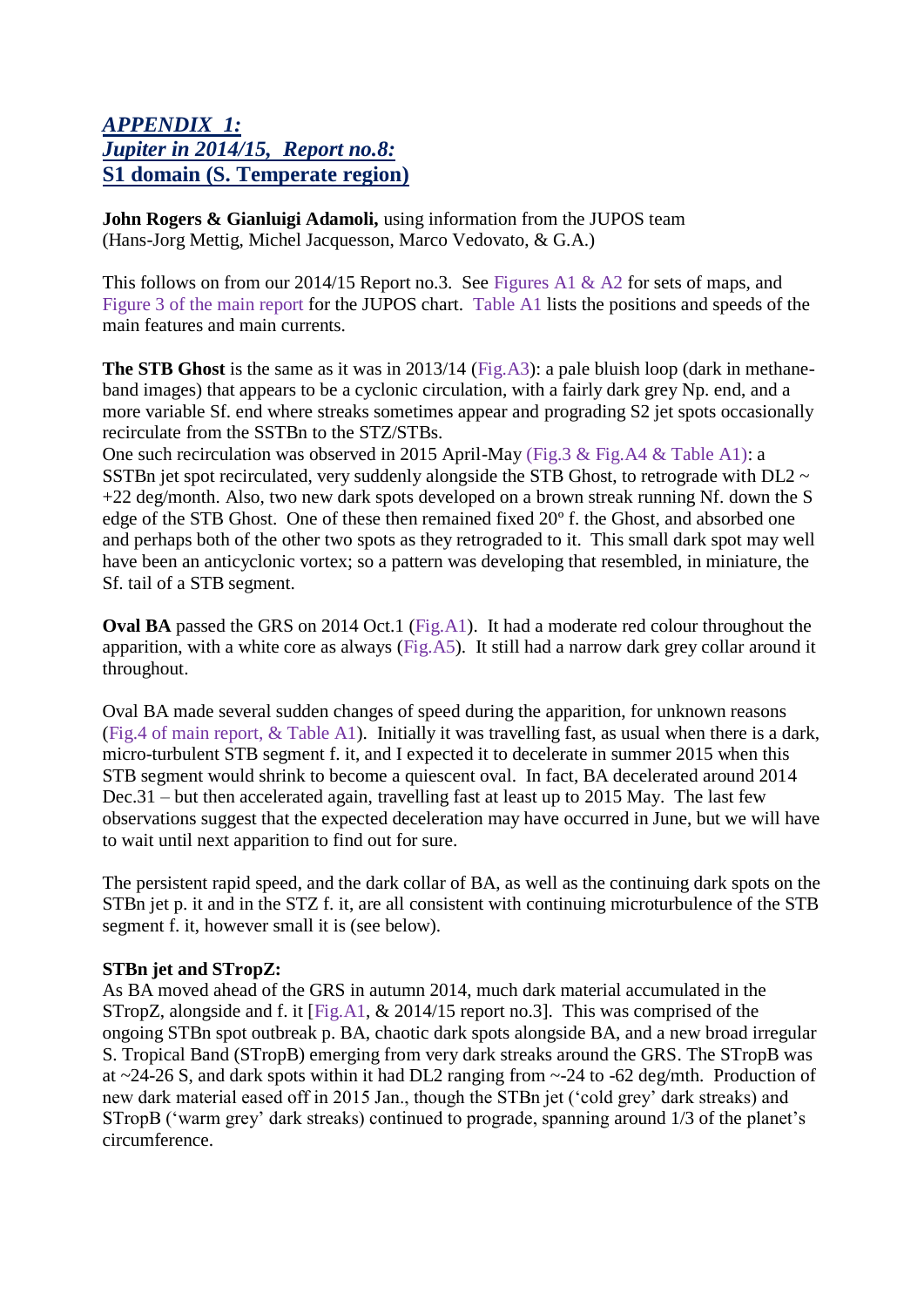**STBn jet:** A prominent volley of dark spots on the jet had arisen from BA in Sep-Oct. [Report no.3, inc. Fig.9]. Activity was then modest in Nov., but re-intensified during Dec. to produce a long, very dark STB(N) in 2015 Jan. Spots and streaks from this outbreak, tracked in Feb-Mar., behaved exactly as in Sep-Oct., i.e. they mostly began with  $DL2 \sim -80$  and accelerated to  $\sim 100$ (see Table A1 & Fig.A7). The zonal drift profile (ZDP: Fig.A6) showed the usual cyclonic gradient within the jet, similar to previous years (Fig.7 of main report). Many of the spots, including all the best-characterised ones, showed the usual drift northwards, not only when they accelerated, but also during periods when the drift was constant.

Only two spots survived past the STB Ghost, and although only one decelerated [Report no.3], both moved north to  $\sim$  26.2°N, north of the jet peak (Fig.A6).

STBn jet spots were still appearing in May.

## **Locus of circulations p. oval BA:**

New spots tend to arise and/or recirculate tens of degrees p. BA. In 2014/15:

1) A new cyclonic dark spot, here called **DS5**, arose ~25º p. BA [all distances are to the centre] in 2014 Dec. Its early stages were shown in Report no.3 (Fig.2); note small-scale turbulence here. Maps (Fig.A1) show that it was still a small turbulent feature throughout Jan. and Feb. In March it settled down (Fig.A5), and in April and May it was a coherent dark spot 40° p. BA, very dark in May (Fig.A2) I suspect it may develop into a new STB structured sector, F (see main report).

2) Recirculation from the STBs to the SSTBn was again observed here, ~25º p. BA. In 2015 April (Fig.A5), a tiny dark spot retrogading on the STBs jet ( $DL2 = +35$ ) retrograded from DS5 to  $\sim$  25 $\degree$  p. BA, where it shifted S to the SSTBn and prograded, though it only survived a few days. In March, a similar tiny spot had followed the same track from DS5 to  $\sim$ 20 $\degree$  p. BA where it shifted S, but it was then destroyed by turbulence in the SSTB (Fig.A5).

3) In the sector of ~25º p. BA, in April, the STZ was occupied by very dark streaks, and the whitened STB latitudes were slightly darker than further p. This sector became even darker and more complex during May (Fig.A5).

## **Dark segment f. BA:**

The STB proper (formed from STB sector D in 2013/14) was 25-30º long in 2014 Oct. (Fig.A1), gradually shrinking. It remained dark and, in v-hi-res images, micro-turbulent, throughout the apparition up to May (Figs.A2  $\&$  A5), even as it became very short. In May it became a compact dark ring only 7º long; but the ongoing STBn jet outbreak p. BA suggested that the turbulence had still not ceased.

The 'south-following tail' (Sf. tail) of the STB segment was initially  $\sim$ 70° long, but shortening. It contained retrograding dark spots close to STBs jet speed (Fig.3 & Fig.A6), but also three dark spots formed within it with prograding speeds similar to BA, slightly further S at  $\sim 33^{\circ}$ S, which blocked progress of almost all retrograding spots. One of these was a prominent dark spot which developed  $\sim$ 45° f. BA in 2014 Oct., and remained  $\sim$ 55° f. BA for the rest of the apparition (Fig.3). This was evidently an anticyclonic ring, which may have been formed by merger of slow-moving or retrograding dark spots in the Sf. tail, as has happened before (see main report). Hi-res images in Nov. showed a tiny lighter core, but the spot was not methanebright [images by Akutsu, Go, Maxson; Nov.15-23]. The white core was more easily detectable from 2015 Jan. onwards, as it evolved into an AWO.

After this ring formed, a straight dark segment of STB(S) persisted f. it, but changeable spots retrograding from the STB dark segment did not pass it. They typically had  $DL2 = +19.0$  ( $\pm 3$ )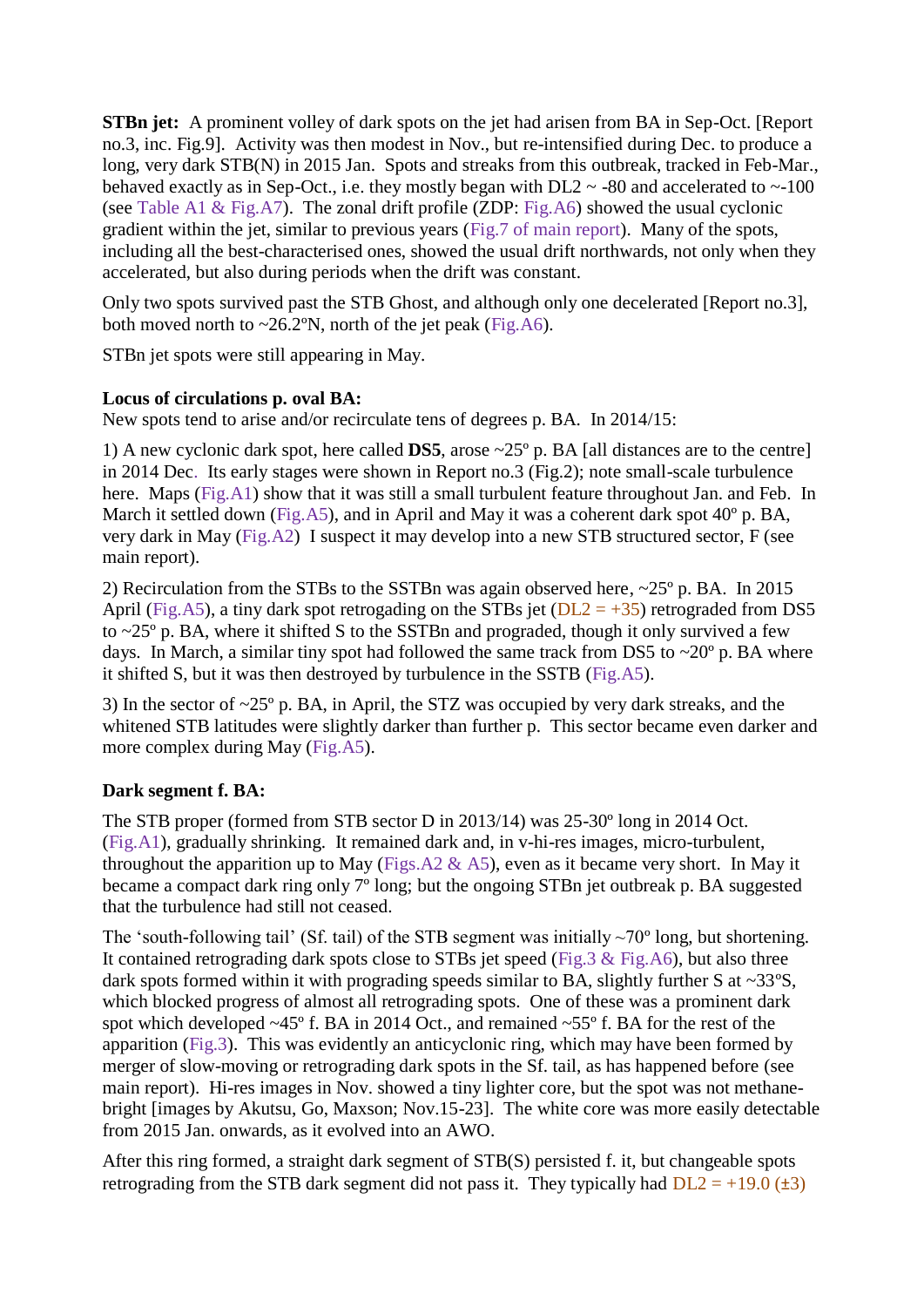deg/mth, at 31.7ºS, close to the retrograding jet peak (Table A1 & Fig.A6). There were still some dark spots in this Sf. tail up to 2015 May, though becoming sparser.

**Table A1.** Positions and speeds of spots and currents in the S. Temperate domain, 2014/15. **2006 ATT** Technological end operator of operations (JUPOS data analysed by G. Adamoli.) **(JUPOS data - GA analysis)** *Current / Spot Current / Spot Current / Spot Current / Spot Lat. SD N ΔL2 (deg/30)* 

**\_\_\_\_\_\_\_\_\_\_\_\_\_\_\_\_\_\_\_\_\_\_\_\_\_\_\_\_\_\_\_\_\_\_\_\_\_\_\_\_\_\_\_\_\_\_\_\_\_\_\_\_\_\_\_\_\_\_\_\_\_\_\_\_\_\_\_\_\_\_\_\_\_\_\_\_\_**

| <b>Current / Spot</b>                |                 | Lat.    | <b>SD</b> | N              | $\triangle$ L2<br>(deg/30d) | Dates / $(\pm SD; N)$ | <b>Notes</b>                 |
|--------------------------------------|-----------------|---------|-----------|----------------|-----------------------------|-----------------------|------------------------------|
|                                      |                 |         |           |                |                             |                       | $L2(0) = L2$ on 2015 Feb.6.  |
| SSTBn jet d. spots (f. Ghost)        | <b>Mean</b>     | $-35,0$ | 0, 15     | 3              | $-71,6$                     | $(\pm 2, 7; 3)$       |                              |
|                                      |                 |         |           |                |                             |                       |                              |
| STZ retrograding d.ss f. BA          | Mean (all)      | $-31,7$ | 0,40      | 9              | 16,7                        | $(\pm 7,3; 9)$        |                              |
|                                      | Mean (subset)   | $-31,7$ | 0,36      | 5              | 19,0                        | $(\pm 3, 0; 5)$       |                              |
|                                      |                 |         |           |                |                             |                       |                              |
| <b>Recirculating spots:</b>          |                 |         |           |                |                             |                       |                              |
| SSTBn d. s. (f. Ghost)               | DS6             | $-35,1$ | 0,44      | 8              | $-73$                       | Mar 20 - Apr 16       |                              |
|                                      |                 | $-32.5$ | 0,35      | 4              | 22                          | Apr 25 - 30           | Recirculating                |
| STZ d.s. (f. Ghost)                  | <b>DS27</b>     | $-33.9$ | 0.55      | 21             | $-12$                       | Apr 11 - May 22       |                              |
|                                      |                 |         |           |                |                             |                       |                              |
| STZ d.s. (p. BA)                     | <b>DS26</b>     | $-31,8$ | 0,29      | $\overline{4}$ | 35                          | Apr 2 - 7             | Between DS5 and BA           |
|                                      |                 | $-34.8$ | 0.84      | 3              | $-55$                       | Apr 10 - 13           | Recirculating near SSTBn jet |
|                                      |                 |         |           |                |                             |                       |                              |
| Dark spot p. BA (cyclonic)           | DS <sub>5</sub> | $-31,0$ | 0,38      | 38             | $-17,6$                     | Dec 6 - Mar 16        | $L2(O) = 124$                |
|                                      |                 | $-31,1$ | 0,31      | 49             | $-13.9$                     | Mar 30 - Jul 8        |                              |
|                                      |                 |         |           |                |                             |                       |                              |
| Oval BA                              | <b>BA</b>       | $-33,1$ | 0.36      | 33             | $-13,4$                     | Aug 21 - Nov 10       |                              |
|                                      |                 | $-33,4$ | 0.21      | 29             | $-17,7$                     | Nov 15 - Dec 27       |                              |
|                                      |                 | $-32.9$ | 0,31      | 58             | $-11,7$                     | Dec 30 - Mar 17       | $L2(O) = 156$                |
|                                      |                 | $-33,0$ | 0,31      | 44             | $-13,3$                     | Mar 19 - May 21       |                              |
|                                      |                 |         |           |                |                             |                       |                              |
| F. end of dark STB segment           |                 | $-30,7$ | 0,28      | 43             | $-16,1$                     | Oct $5 -$ May 6       | $L2(O) = 180$                |
|                                      |                 |         |           |                |                             |                       |                              |
| Ring (small AWO)                     | W <sub>1</sub>  | $-33.5$ | 0,25      | 9              | $-12,7$                     | Dec 28 - Feb 14       | $L2(O) = 209$                |
|                                      |                 | $-33.0$ | 0,20      | 15             | $-8,4$                      | Feb 19 - Mar 17       |                              |
|                                      |                 | $-33,5$ | 0,25      | 11             | $-16,0$                     | Mar 27 - May 16       | Accel. along with BA         |
|                                      |                 |         |           |                |                             |                       |                              |
| Grey triangle (Np. end of STB Ghost) |                 | $-29.5$ | 0.70      | 119            | $-15,7$                     | Aug 20 - Jun 12       | $L2(O) = 340$                |
|                                      |                 |         |           |                |                             |                       |                              |
| STBn jet d. spots                    | Mean (all)      | $-28,0$ | 0.70      | 37             | $-87,1$                     | $(\pm 10.5; 37)$      |                              |
| <b>Mean (early)</b>                  |                 | $-28,5$ | 0,20      | 17             | $-79,6$                     | $(\pm 5, 1; 17)$      | Tracks 40-80 deg. p. BA      |
|                                      | Mean (late)     | $-27.7$ | 0, 16     | $\overline{7}$ | $-100,1$                    | $(\pm 5, 7; 7)$       | Tracks 108-150 deg. p. BA    |